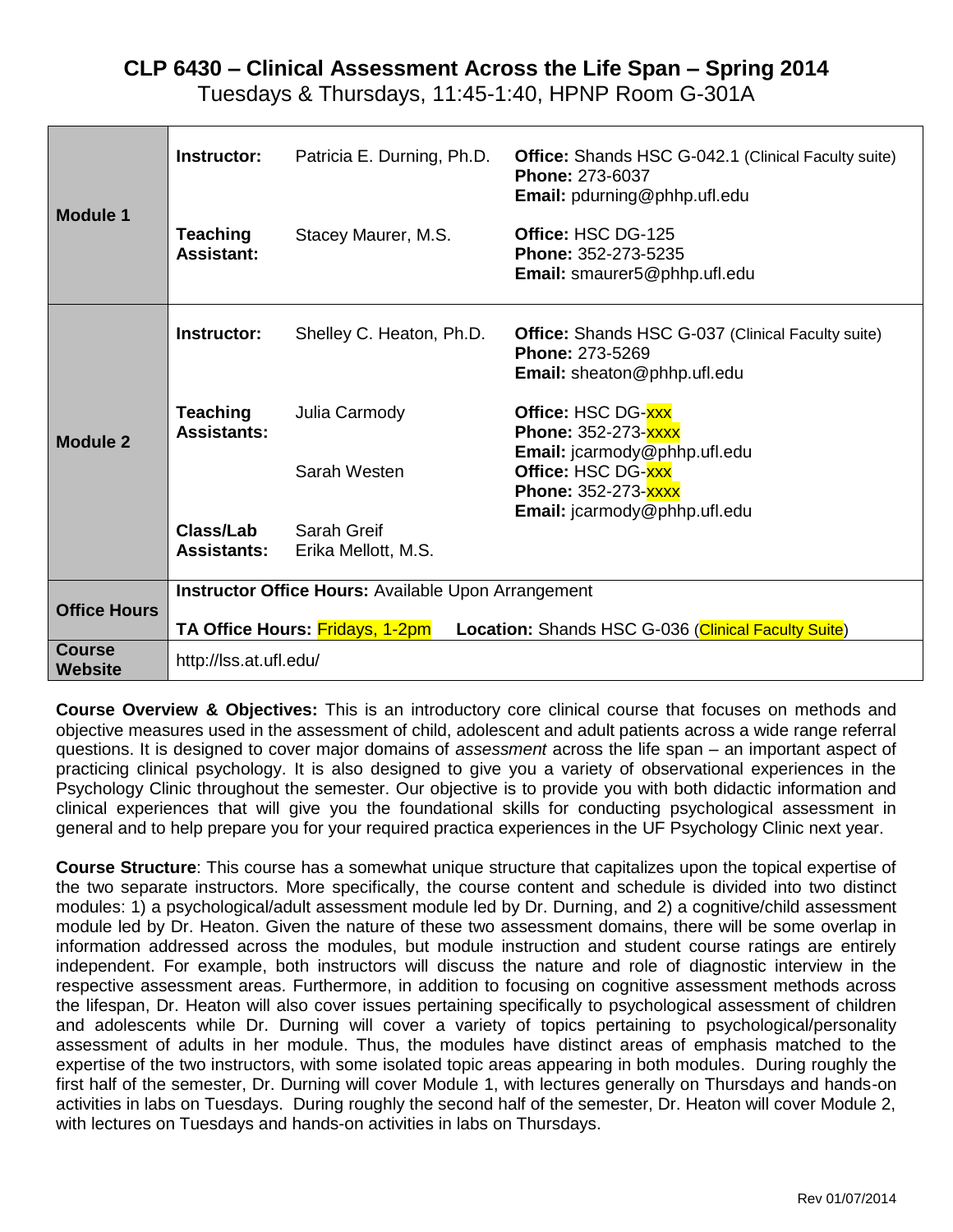## **Course Materials**

## *Course Readings*

This course utilizes one *recommended* textbook: **Handbook of Psychological Assessment**, 5th Ed. (Groth-Marnat). Assigned readings will consist of chapters from this textbook as well as any additional readings added by the instructors, which will be provided to you in PDF format. Articles will be available for download at the class e-learning website noted above. Any materials not provided in class or on the website will be distributed electronically (in .pdf form) via email to the email address provided the first day of class. If your email address changes or you miss the first day of class, it will be your responsibility to contact Dr. Durning and Dr. Heaton with your desired email address in order to receive course readings. Instructors will also endeavor to make handouts/slides available to students in advance of the lecture date.

#### *Course Equipment*

Each student is required to purchase a *SILENT* **testing stopwatch** and an opaque **clipboard**. Both of these items will be used during the second half of the course, as well as in your clinical practica. Some clinical observation activities, such as shadowing intakes or assessment sessions, will be able to be remotely observed via TV or you may be in the room with the clinicians. Therefore, appropriate dress will be expected of you while you are in the Clinic area. You will be given access to class-owned test kits and associated record forms for certain cognitive assessments so that you may practice with them. You will also be instructed on how to use the computerized scoring programs owned by the Clinic. When you are using the class test kits, you will be responsible for the security of the materials. You are ethically responsible for the security of copyrighted tests, and financial responsible for their loss (IQ test kit costs \$450 & forms are \$3 each). Thus, materials must be placed in a secure location when not in use (i.e., not in your car or home) and must be kept "on site".

## **Course Requirements**

In addition to **participation in class** discussions and exercises, your performance in this course will be evaluated based upon **9 practical assignments** that will require you to integrate information gained from readings and lectures as well as practical assessment skills learned in class and through shadowing/observation of clinical assessments. There is also a **practical exam** on IQ test administration & scoring. The Practical exam is administered by the course TAs and is scheduled for times outside of class. Your grade for this course is based upon class participation, and your performance on the 9 written assignments and the two-part practical examination. See the table below for further details. Detailed assignment instructions will be provided before work begins on each assignment.

| <b>Requirement</b>         | <b>Points</b>                                                            | $%$ of<br>Grade |      |
|----------------------------|--------------------------------------------------------------------------|-----------------|------|
| <b>Module 1</b>            | <b>Psychological/Adult Assessment</b>                                    | 150             | 30%  |
| Assignment 1               | Clinic shadowing & practice write-up                                     | 12.5            | 2.5% |
| Assignment 2               | Questionnaire self-assessment & reflection                               | 12.5            | 2.5% |
| Assignment 3               | Report part 1: Interview and behavioral observations write-up*           | 50              | 10%  |
| Assignment 4               | Report part 2: Mood, behavioral, personality measure write-up*           | 25              | 5%   |
| Assignment 5               | Report part 3: Integration/interpretation/recommendations write-up*      | 50              | 10%  |
| Module 2                   | <b>Cognitive/Child Assessment</b>                                        | 150             | 30%  |
| Assignment 6               | Psychometrics Exercise (Completed in Lab)                                | 5               | 1%   |
| Assignment 7               | Administer IQ Test & Score Items (WISC-IV or WAIS-IV w/classmate)        | 40              | 8%   |
| Assignment 8               | Score Full IQ Test & Graph (Hand score & graph Assignment 7)             | 5               | 1%   |
| Assignment 9               | Assessment Report (IQ, Academic, & Questionnaires from Clinic case)**    | 100             | 20%  |
| <b>Class participation</b> | Participation in class discussion and lab activities throughout semester | 100             | 20%  |
| <b>Practical Exams</b>     | Part 1: WAIS-IV administration, Part 2: WISC-IV administration           | 100             | 20%  |
| <b>TOTAL</b>               |                                                                          | 500             | 100% |

*\*Assignments 3 - 5 are based on a sample patient seen through our clinic (video & materials will be provided).*

*\*\*Assignment 9 is based upon a sample patient seen through our clinic (live observation required; all test scores will be provided).*

## **Performance Evaluation Methods & Grading**

Scores will be rounded to the nearest percent (up or down, whichever is closest) for grade determination in accordance with the grading table below:

| % of points earned                                                                               |     | $93% -$ | $90% -$ |     | $87% -$ | $83% -$ | $80% -$ | 77%- | 73%-   | 70%- |      | $67% -$ | 63%- | $60% -$ |     | <b>Below</b> |
|--------------------------------------------------------------------------------------------------|-----|---------|---------|-----|---------|---------|---------|------|--------|------|------|---------|------|---------|-----|--------------|
|                                                                                                  |     | 100%    | 92%     |     | 89%     | 86%     | 82%     | 79%  | 76%    | 72%  |      | 69%     | 66%  | 62%     |     | 60%          |
| Letter Grade                                                                                     |     | Α       | A-      |     | B+      | в       | В-      | C+   | ◠<br>◡ | C-   |      | D+      |      | D-      |     |              |
| The resulting letter grade corresponds to the following grade points toward your cumulative GPA: |     |         |         |     |         |         |         |      |        |      |      |         |      |         |     |              |
| Letter Grade                                                                                     |     | А-      | B+      | В   | B-      | C+      |         |      | D+     |      | D-   |         | WF   |         | NG. | S-U          |
| <b>Grade Points</b>                                                                              | 4.0 | 3.67    | 3.33    | 3.0 | 2.67    | 2.33    | 2.0     | .67  | .33    | 1.0  | 0.67 | 0.0     | 0.0  | 0.0     |     | 0.0          |
|                                                                                                  |     |         |         |     |         |         |         |      |        |      |      |         |      |         |     |              |

For greater detail on the meaning of letter grades and university policies related to them, see the Registrar's Grade Policy regulations at http://www.registrar.ufl.edu/catalog/policies/regulationgrades.html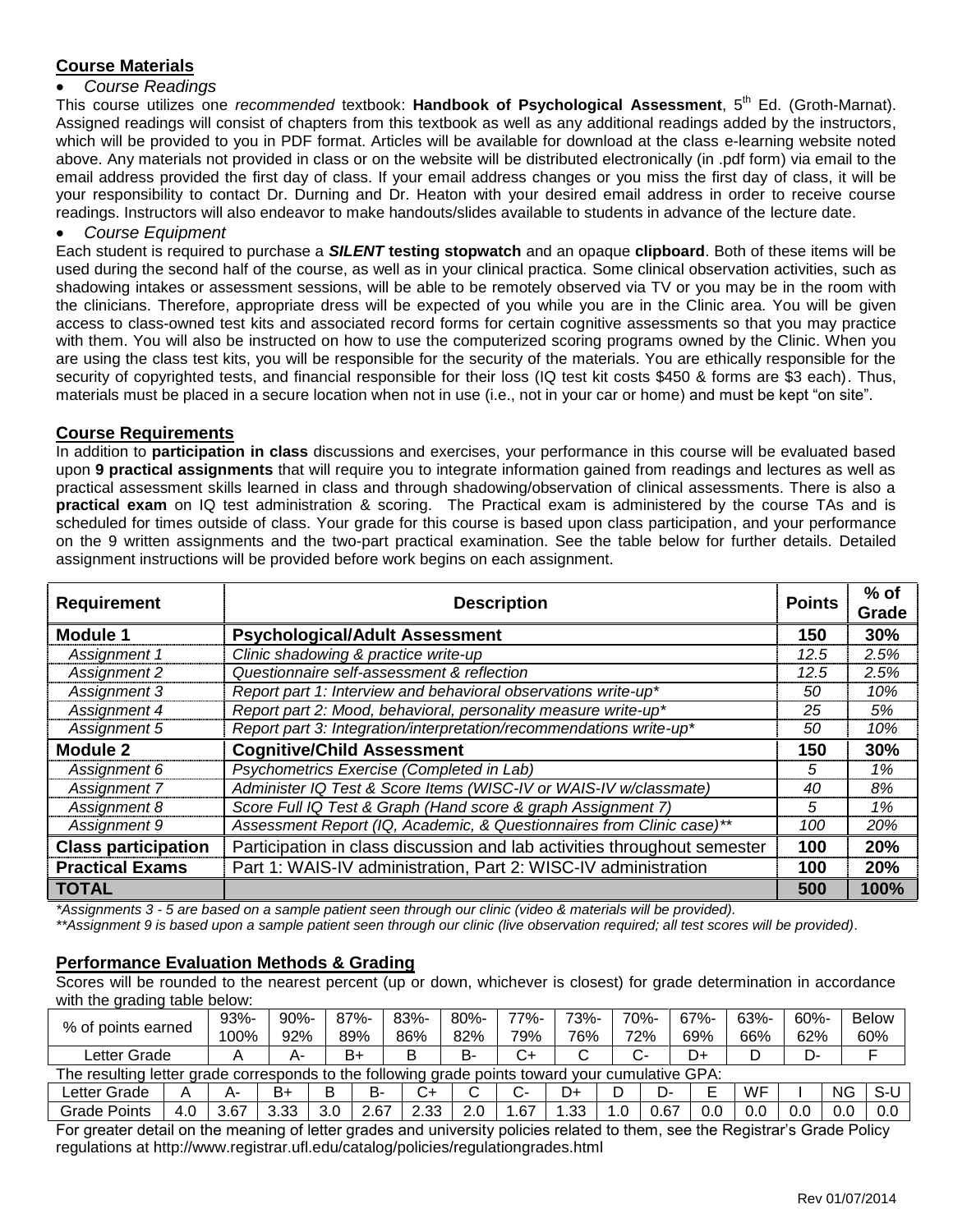## **Course Schedule**

Please note that this schedule is subject to change as necessary throughout the semester. The instructors will *announce any such changes in class as well as post them to the class e-learning website*

| <b>Readings*/Assignments</b>                                                                                                       | <b>Tuesday</b><br>(Lab) |                                                                              |                          | <b>Thursday</b><br>(Lecture)                                                            |  |  |  |
|------------------------------------------------------------------------------------------------------------------------------------|-------------------------|------------------------------------------------------------------------------|--------------------------|-----------------------------------------------------------------------------------------|--|--|--|
| Read: Groth-Marnat Chapters 1 & 2 (Thu)<br>Assignments 1 & 2: begin shadowing and self-<br>assessment                              | 1/7                     | Course Introduction<br>& Clinic Tour                                         | 1/9                      | Introduction to Clinical<br>Assessment, Diversity,<br><b>Ethics</b>                     |  |  |  |
| Read: Groth-Marnat Chapters 3 (Tue) and 15 (Thu)                                                                                   | 1/14                    | Interview and Behavioral<br>Observations<br>(lecture and lab)                | 1/16                     | <b>Report Writing</b><br>(lecture and lab)                                              |  |  |  |
| Read: Groth-Marnat Chapters 4 & 13 (Thu)<br>Assignments 1 & 2: Practice write-up and self-<br>assessment reflection (due Mon 1/20) | $1/21*$                 | Introduction to<br><b>Core Rotations</b>                                     | 1/23                     | <b>Behavioral and Emotional</b><br>Assessment                                           |  |  |  |
| <b>Read: TBA</b><br><b>Assignment 3: Report part 1 due (due Fri 1/31)</b>                                                          | 1/28                    | <b>Behavioral and Emotional</b><br><b>Assessment Measures</b>                | 1/30                     | <b>Personality Assessment</b><br>and the MMPI-2                                         |  |  |  |
| Read: TBA<br>Assignment 1: Shadowing summary (due Tue 2/4);<br>Assignment 4: Report part 2 (due Fri 2/7)                           | 2/4                     | <b>Personality Assessment</b><br><b>Measures</b>                             | 2/6                      | Health Psychology<br>Assessment                                                         |  |  |  |
| Read: TBA                                                                                                                          | 2/11                    | Health Psychology<br><b>Assessment Measures</b>                              | 2/13                     | Report Writing: Summary,<br>Integration,<br>Recommendations                             |  |  |  |
| Read: TBA<br>$2/18*$<br>Assignment 5: Report part 3 due (due Fri 2/21)                                                             |                         | No Class: Individual<br><b>Feedback Meetings</b>                             | 2/20                     | Projective Assessment                                                                   |  |  |  |
|                                                                                                                                    | 2/25                    | Introduction to Cognitive<br>Assessment (Heaton)                             | 2/27                     | Interview Process and<br>Practice (Durning)                                             |  |  |  |
|                                                                                                                                    | 3/4                     | No Class - Spring Break                                                      | 3/6                      | No Class - Spring Break                                                                 |  |  |  |
| <b>Readings*/Assignments</b>                                                                                                       |                         | <b>Tuesday</b><br>(Lecture)                                                  | <b>Thursday</b><br>(Lab) |                                                                                         |  |  |  |
| <b>Read: Sattler Chapter</b>                                                                                                       | 3/11                    | <b>Standardized Testing</b><br>&<br><b>Test Psychometrics</b>                | 3/13                     | <b>Using Tests</b><br><b>Testing/Scoring Overview</b><br><b>Examining Psychometrics</b> |  |  |  |
| <b>Read: Groth-Marnat Chapter</b><br>Assignment 6: Psychometric Properties (Due 3/17)                                              | $3/18*$                 | Intelligence:<br>What is it &<br>how do we measure it?                       | 3/20                     | <b>IQ Tests</b><br><b>Administration &amp; Scoring</b>                                  |  |  |  |
| <b>Read: Sattler Chapter</b><br>Assignment 7 - Admin IQ (Due 3/24)                                                                 | 3/25                    | Academic Achievement:<br>Assessing for<br><b>Specific Learning Disorders</b> | $3/27$                   | <b>Academic Tests</b><br><b>Administration &amp; Scoring</b>                            |  |  |  |
| Read: TBA<br><b>Assignment 8</b> – Score & Graph IQ (Due $3/31$ )                                                                  | 4/1                     | Youth & Adult Informant<br><b>Reports of Functioning</b>                     | 4/3                      | Questionnaires<br>[Group 1 observe case]                                                |  |  |  |
| <b>Read:</b> Lezak & Baron Chapters<br><b>Group 1 Assignment 9 – Clinical Report (Due 4/9)</b>                                     | 4/8                     | <b>Neurological Populations &amp;</b><br><b>Cognitive Functions</b>          | 4/10                     | <b>Neuropsych Tests</b><br>[Group 2 observe case]                                       |  |  |  |
| <b>Read:</b> Baron & Sattler Chapters<br>Group 2 Assignment 9 - Clinical Report (Due 4/16)                                         | 4/15                    | <b>Assessing Youth:</b><br><b>Unique Considerations</b>                      |                          | 4/17 Neuropsych Tests (contin.)                                                         |  |  |  |
| Group 1 Practical Exams (4/11-4/18)                                                                                                |                         | & Challenges                                                                 |                          |                                                                                         |  |  |  |
| Group 2 Practical Exams (4/18-4/25)                                                                                                | 4/22                    | <b>Group 1 Report Feedback 4/24 No Class: UF Reading Day</b>                 |                          |                                                                                         |  |  |  |

\* Readings should be completed *prior* to relevant class - more details will be available throughout the semester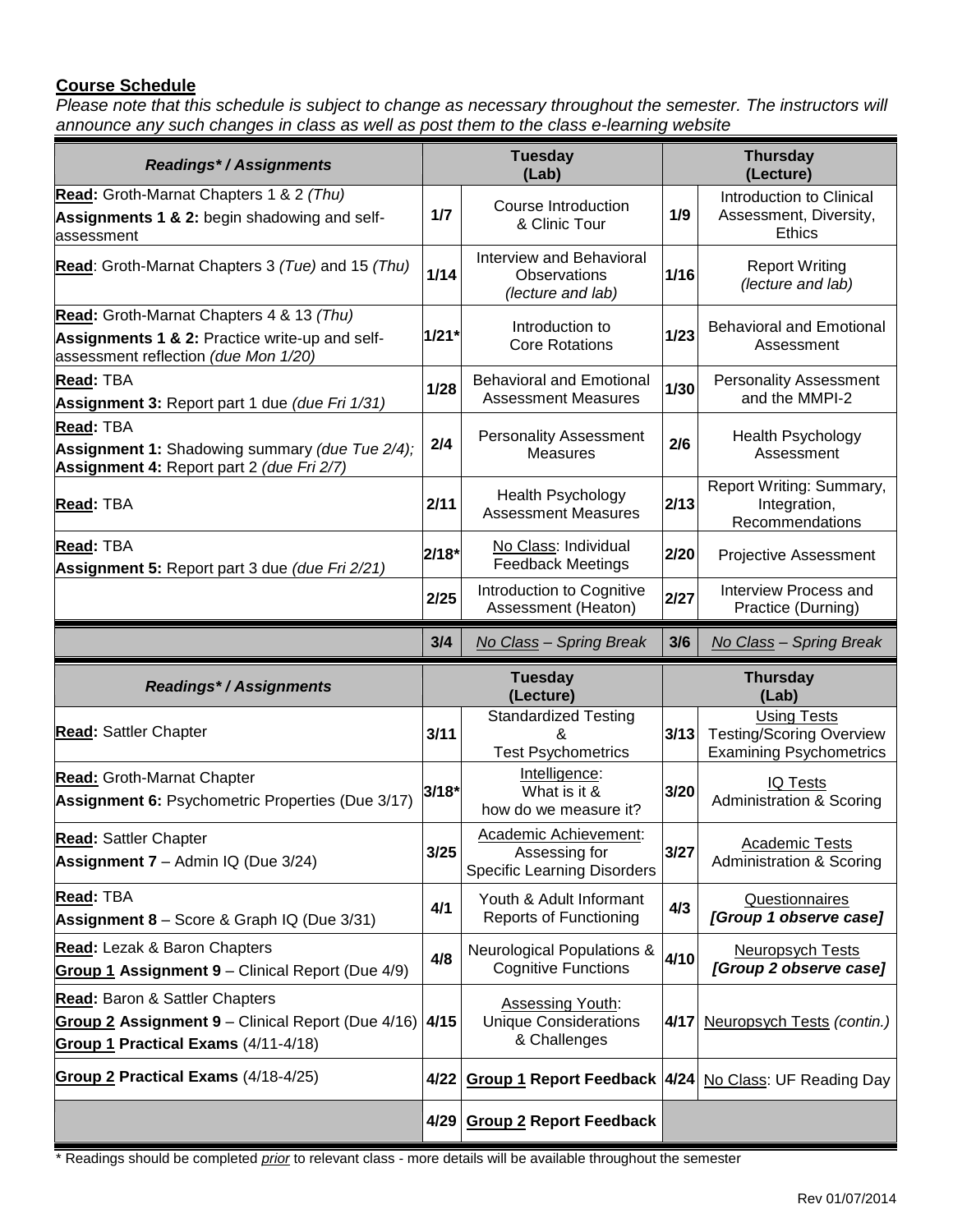\*\* Class begins at 12:40 due to conflict with IFH course (class end time to be determined)